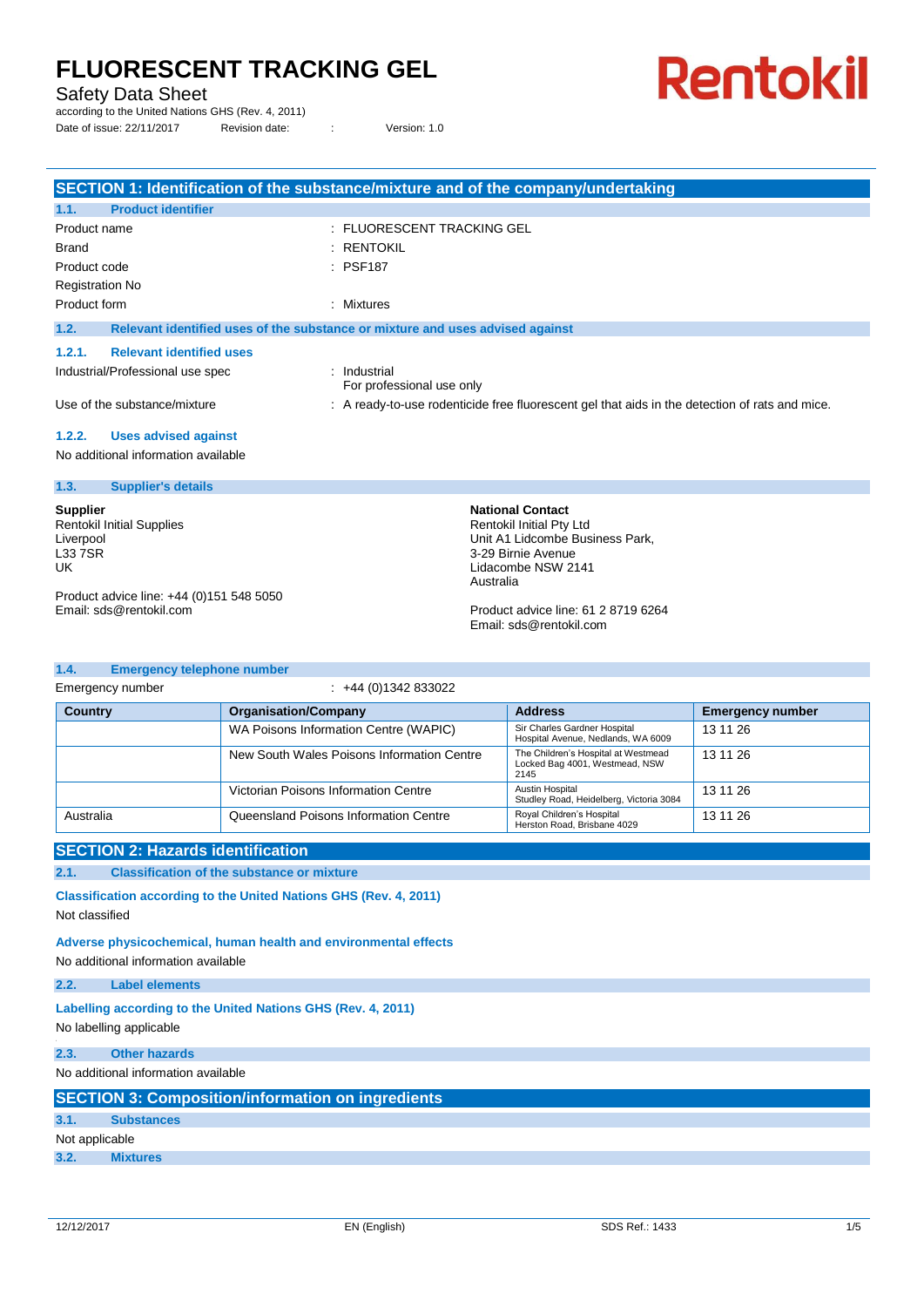### Safety Data Sheet

according to the United Nations GHS (Rev. 4, 2011)

| <b>SECTION 4: First aid measures</b>                                                                    |                                                                                                                                                                                                      |  |  |
|---------------------------------------------------------------------------------------------------------|------------------------------------------------------------------------------------------------------------------------------------------------------------------------------------------------------|--|--|
| <b>Description of first aid measures</b><br>4.1.                                                        |                                                                                                                                                                                                      |  |  |
| First-aid measures general                                                                              | : If you feel unwell, seek medical advice (show the label where possible).                                                                                                                           |  |  |
| First-aid measures after inhalation                                                                     | Not applicable.                                                                                                                                                                                      |  |  |
| First-aid measures after skin contact                                                                   | Remove affected clothing and wash all exposed skin area with mild soap and water, followed<br>by warm water rinse.                                                                                   |  |  |
| First-aid measures after eye contact                                                                    | Rinse immediately with plenty of water. Obtain medical attention if pain, blinking or redness<br>persists.                                                                                           |  |  |
| First-aid measures after ingestion                                                                      | Rinse mouth. Do NOT induce vomiting. Obtain emergency medical attention.                                                                                                                             |  |  |
| 4.2.<br>Most important symptoms and effects, both acute and delayed                                     |                                                                                                                                                                                                      |  |  |
| Symptoms/effects                                                                                        | : Not expected to present a significant hazard under anticipated conditions of normal use.                                                                                                           |  |  |
| 4.3.                                                                                                    | Indication of any immediate medical attention and special treatment needed                                                                                                                           |  |  |
| No additional information available                                                                     |                                                                                                                                                                                                      |  |  |
| <b>SECTION 5: Firefighting measures</b>                                                                 |                                                                                                                                                                                                      |  |  |
| <b>Extinguishing media</b><br>5.1.                                                                      |                                                                                                                                                                                                      |  |  |
| Suitable extinguishing media                                                                            | : Foam. Dry powder. Carbon dioxide. Water spray. Sand.                                                                                                                                               |  |  |
| Unsuitable extinguishing media                                                                          | Do not use a heavy water stream.                                                                                                                                                                     |  |  |
| 5.2.<br>Special hazards arising from the substance or mixture                                           |                                                                                                                                                                                                      |  |  |
| No additional information available                                                                     |                                                                                                                                                                                                      |  |  |
| 5.3.<br><b>Advice for firefighters</b>                                                                  |                                                                                                                                                                                                      |  |  |
| Firefighting instructions                                                                               | : Use water spray or fog for cooling exposed containers. Exercise caution when fighting any                                                                                                          |  |  |
|                                                                                                         | chemical fire. Prevent fire fighting water from entering the environment.                                                                                                                            |  |  |
| Protection during firefighting                                                                          | Do not enter fire area without proper protective equipment, including respiratory protection.                                                                                                        |  |  |
| <b>SECTION 6: Accidental release measures</b>                                                           |                                                                                                                                                                                                      |  |  |
| Personal precautions, protective equipment and emergency procedures<br>6.1.                             |                                                                                                                                                                                                      |  |  |
| 6.1.1.<br>For non-emergency personnel                                                                   |                                                                                                                                                                                                      |  |  |
| Emergency procedures                                                                                    | : Evacuate unnecessary personnel.                                                                                                                                                                    |  |  |
| 6.1.2.<br>For emergency responders                                                                      |                                                                                                                                                                                                      |  |  |
| Protective equipment                                                                                    | Equip cleanup crew with proper protection.                                                                                                                                                           |  |  |
| Emergency procedures                                                                                    | : Ventilate area.                                                                                                                                                                                    |  |  |
| 6.2.<br><b>Environmental precautions</b>                                                                |                                                                                                                                                                                                      |  |  |
| Prevent entry to sewers and public waters. Notify authorities if liquid enters sewers or public waters. |                                                                                                                                                                                                      |  |  |
| 6.3.<br>Methods and material for containment and cleaning up                                            |                                                                                                                                                                                                      |  |  |
| Methods for cleaning up                                                                                 | : On land, sweep or shovel into suitable containers. Minimize generation of dust. Store away<br>from other materials.                                                                                |  |  |
| 6.4.<br><b>Reference to other sections</b>                                                              |                                                                                                                                                                                                      |  |  |
| See Heading 8. Exposure controls and personal protection.                                               |                                                                                                                                                                                                      |  |  |
| <b>SECTION 7: Handling and storage</b>                                                                  |                                                                                                                                                                                                      |  |  |
| <b>Precautions for safe handling</b><br>7.1.                                                            |                                                                                                                                                                                                      |  |  |
| Precautions for safe handling                                                                           | Wash hands and other exposed areas with mild soap and water before eating, drinking or<br>smoking and when leaving work. Provide good ventilation in process area to prevent formation<br>of vapour. |  |  |
| 7.2.<br>Conditions for safe storage, including any incompatibilities                                    |                                                                                                                                                                                                      |  |  |
| Storage conditions                                                                                      | : Keep container closed when not in use. Keep away from food and drink.                                                                                                                              |  |  |
| Incompatible products                                                                                   | Strong bases. Strong acids.                                                                                                                                                                          |  |  |
| Incompatible materials                                                                                  | Sources of ignition. Direct sunlight.                                                                                                                                                                |  |  |
| 7.3.<br><b>Specific end use(s)</b>                                                                      |                                                                                                                                                                                                      |  |  |
| No additional information available                                                                     |                                                                                                                                                                                                      |  |  |
| <b>SECTION 8: Exposure controls/personal protection</b>                                                 |                                                                                                                                                                                                      |  |  |
|                                                                                                         |                                                                                                                                                                                                      |  |  |

**8.1. Control parameters**

No additional information available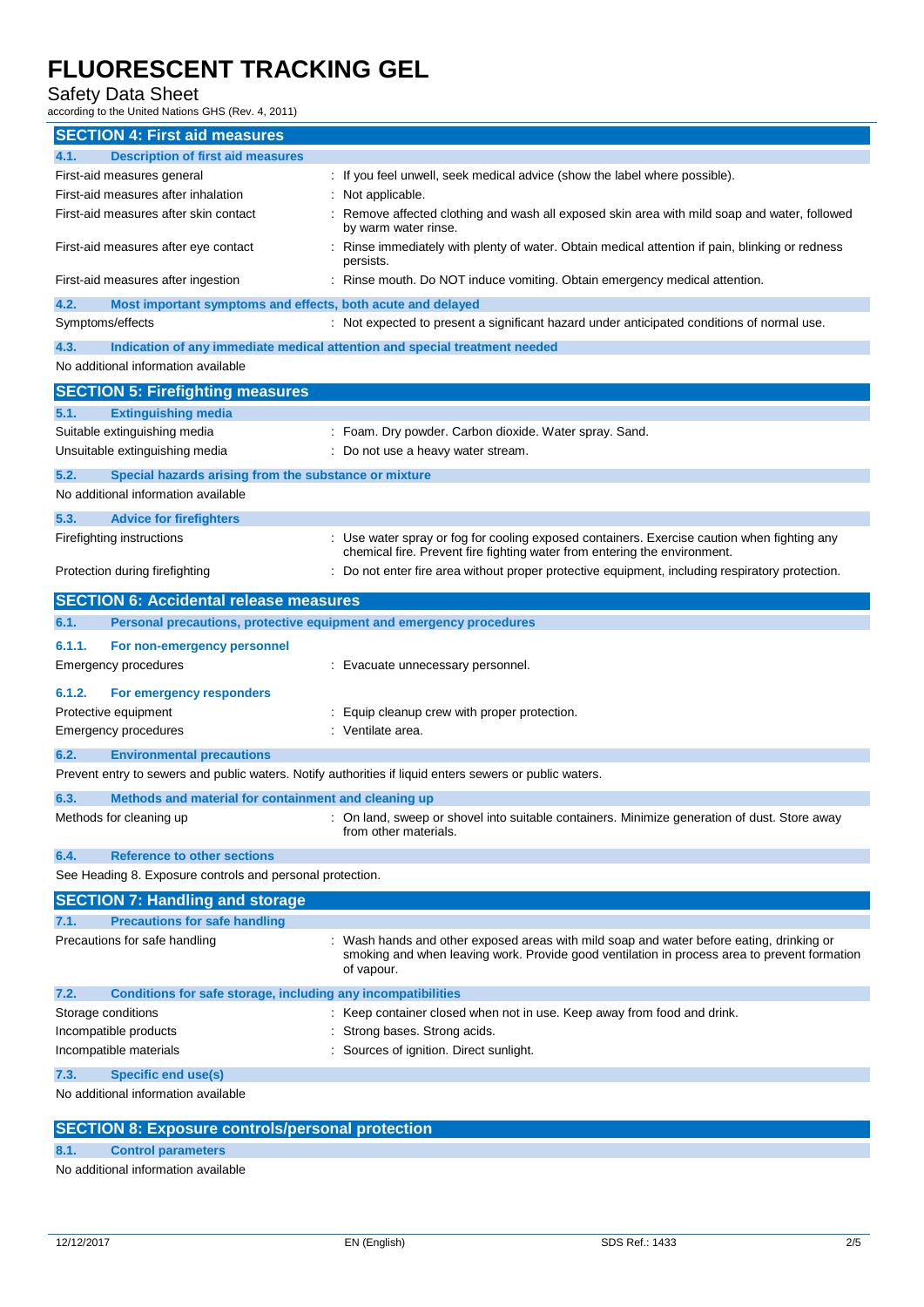### Safety Data Sheet

according to the United Nations GHS (Rev. 4, 2011)

| 8.2.<br><b>Exposure controls</b> |                                          |
|----------------------------------|------------------------------------------|
| Personal protective equipment    | : Avoid all unnecessary exposure.        |
| Hand protection                  | : Wear protective gloves.                |
| Skin and body protection         | : Wear suitable protective clothing.     |
| Other information                | : Do not eat, drink or smoke during use. |

### **SECTION 9: Physical and chemical properties**

| 9.1.<br>Information on basic physical and chemical properties |   |                   |
|---------------------------------------------------------------|---|-------------------|
| Physical state                                                | ÷ | Liquid            |
| Colour                                                        |   | Yellow / Green.   |
| Odour                                                         |   | Odourless.        |
| Odour threshold                                               |   | No data available |
| рH                                                            |   | 7                 |
| Relative evaporation rate (butylacetate=1)                    |   | No data available |
| Melting point                                                 |   | No data available |
| Freezing point                                                |   | No data available |
| Boiling point                                                 |   | No data available |
| Flash point                                                   |   | No data available |
| Auto-ignition temperature                                     |   | No data available |
| Decomposition temperature                                     |   | No data available |
| Flammability (solid, gas)                                     |   | No data available |
| Vapour pressure                                               |   | No data available |
| Relative vapour density at 20 °C                              |   | No data available |
| Relative density                                              |   | 1.124             |
| Solubility                                                    |   | No data available |
| Log Pow                                                       |   | No data available |
| Log Kow                                                       |   | No data available |
| Viscosity, kinematic                                          |   | No data available |
| Viscosity, dynamic                                            |   | No data available |
| <b>Explosive properties</b>                                   |   | No data available |
| Oxidising properties                                          |   | No data available |
| <b>Explosive limits</b>                                       |   | No data available |

**9.2. Other information**

No additional information available

|                                                      | <b>SECTION 10: Stability and reactivity</b> |                                                     |  |
|------------------------------------------------------|---------------------------------------------|-----------------------------------------------------|--|
| 10.1.                                                | <b>Reactivity</b>                           |                                                     |  |
|                                                      | No additional information available         |                                                     |  |
| 10.2.                                                | <b>Chemical stability</b>                   |                                                     |  |
| Not established.                                     |                                             |                                                     |  |
| 10.3.                                                | <b>Possibility of hazardous reactions</b>   |                                                     |  |
| Not established.                                     |                                             |                                                     |  |
| 10.4.                                                | <b>Conditions to avoid</b>                  |                                                     |  |
| Direct sunlight. Extremely high or low temperatures. |                                             |                                                     |  |
| 10.5.                                                | <b>Incompatible materials</b>               |                                                     |  |
| Strong acids. Strong bases.                          |                                             |                                                     |  |
| 10.6.                                                | <b>Hazardous decomposition products</b>     |                                                     |  |
| Fume. Carbon monoxide. Carbon dioxide.               |                                             |                                                     |  |
| <b>SECTION 11: Toxicological information</b>         |                                             |                                                     |  |
| 11.1.                                                | Information on toxicological effects        |                                                     |  |
|                                                      | Acute toxicity (oral)                       | : Not classified                                    |  |
|                                                      | Skin corrosion/irritation                   | Not classified<br>$\overline{\phantom{a}}$<br>pH: 7 |  |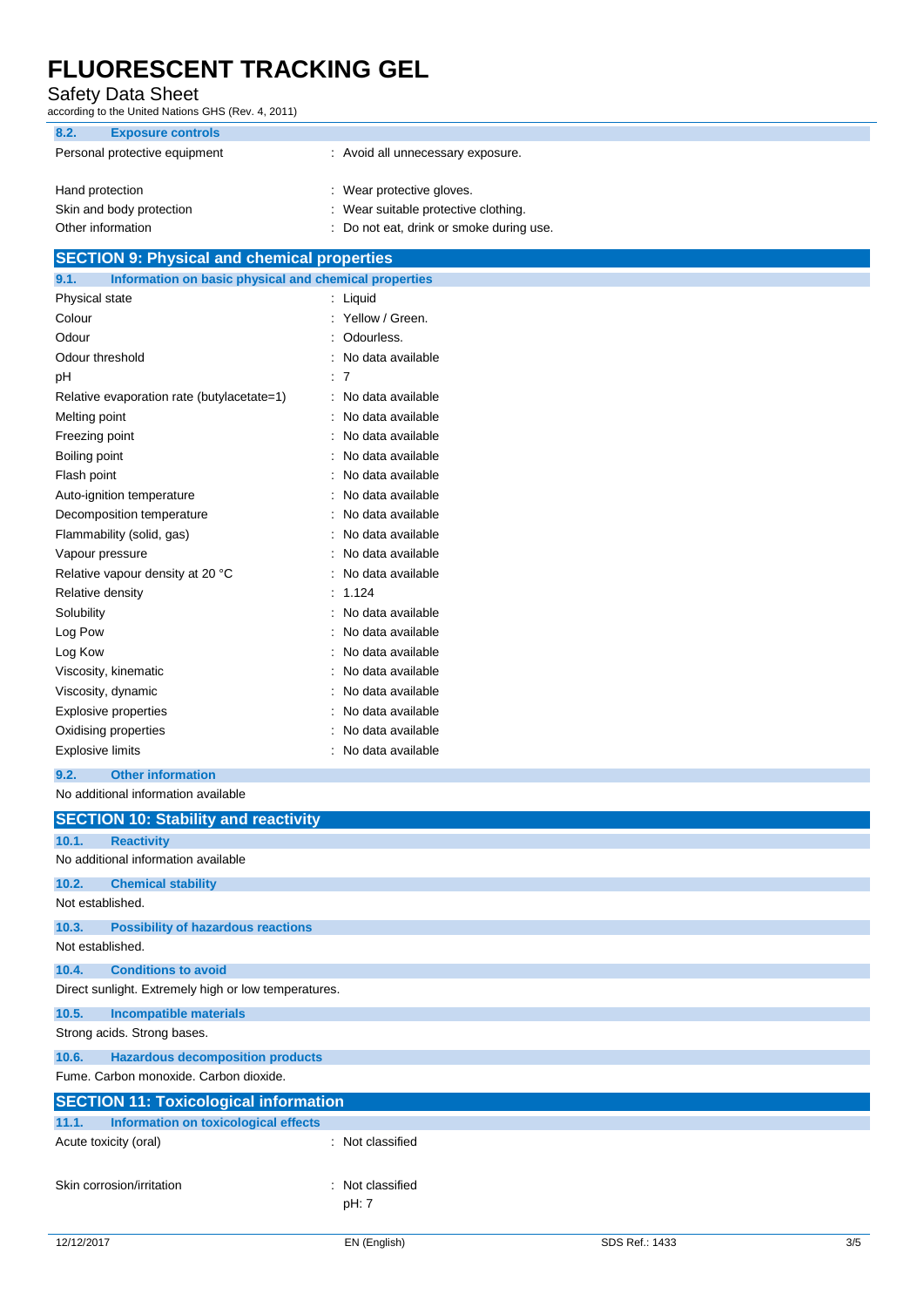### Safety Data Sheet

according to the United Nations GHS (Rev. 4, 2011)

| Serious eye damage/irritation                          | : Not classified                                                    |
|--------------------------------------------------------|---------------------------------------------------------------------|
|                                                        | pH: 7                                                               |
| Respiratory or skin sensitisation                      | : Not classified                                                    |
| Germ cell mutagenicity                                 | : Not classified                                                    |
| Carcinogenicity                                        | : Not classified                                                    |
| Reproductive toxicity                                  | : Not classified                                                    |
| STOT-single exposure                                   | : Not classified                                                    |
| STOT-repeated exposure                                 | : Not classified                                                    |
| Aspiration hazard                                      | : Not classified                                                    |
| Potential adverse human health effects and<br>symptoms | : Based on available data, the classification criteria are not met. |

| <b>SECTION 12: Ecological information</b>          |                                                                         |
|----------------------------------------------------|-------------------------------------------------------------------------|
| 12.1.<br><b>Toxicity</b>                           |                                                                         |
| No additional information available                |                                                                         |
| 12.2.<br><b>Persistence and degradability</b>      |                                                                         |
| <b>FLUORESCENT TRACKING GEL</b>                    |                                                                         |
| Persistence and degradability                      | Not established.                                                        |
| 12.3.<br><b>Bioaccumulative potential</b>          |                                                                         |
| <b>FLUORESCENT TRACKING GEL</b>                    |                                                                         |
| Bioaccumulative potential                          | Not established.                                                        |
| 12.4.<br><b>Mobility in soil</b>                   |                                                                         |
| No additional information available                |                                                                         |
| 12.5.<br><b>Results of PBT and vPvB assessment</b> |                                                                         |
| No additional information available                |                                                                         |
| 12.6.<br><b>Other adverse effects</b>              |                                                                         |
| Additional information                             | : Avoid release to the environment.                                     |
| <b>SECTION 13: Disposal considerations</b>         |                                                                         |
| 13.1.<br><b>Waste treatment methods</b>            |                                                                         |
| Product/Packaging disposal recommendations         | Dispose in a safe manner in accordance with local/national regulations. |
| Ecology - waste materials                          | Avoid release to the environment.                                       |
| <b>SECTION 14: Transport information</b>           |                                                                         |
| In accordance with ADR / IMDG / IATA / ADN / RID   |                                                                         |
| 14.1.<br><b>UN number</b>                          |                                                                         |
| Not regulated for transport                        |                                                                         |
| 14.2.<br><b>UN proper shipping name</b>            |                                                                         |
| Not applicable                                     |                                                                         |
| 14.3.<br><b>Transport hazard class(es)</b>         |                                                                         |
| Not applicable                                     |                                                                         |
| 14.4.<br><b>Packing group</b>                      |                                                                         |
| Not applicable                                     |                                                                         |
| 14.5.<br><b>Environmental hazards</b>              |                                                                         |
| Dangerous for the environment                      | : No                                                                    |
| Marine pollutant                                   | : No                                                                    |
| Other information                                  |                                                                         |
|                                                    | No supplementary information available                                  |
| 14.6.<br><b>Special precautions for user</b>       |                                                                         |
| 14.6.1.<br><b>Overland transport</b>               |                                                                         |
| No additional information available                |                                                                         |
| <b>Transport by sea</b><br>14.6.2.                 |                                                                         |
| No additional information available                |                                                                         |
| 14.6.3.<br><b>Air transport</b>                    |                                                                         |
| No additional information available                |                                                                         |

÷